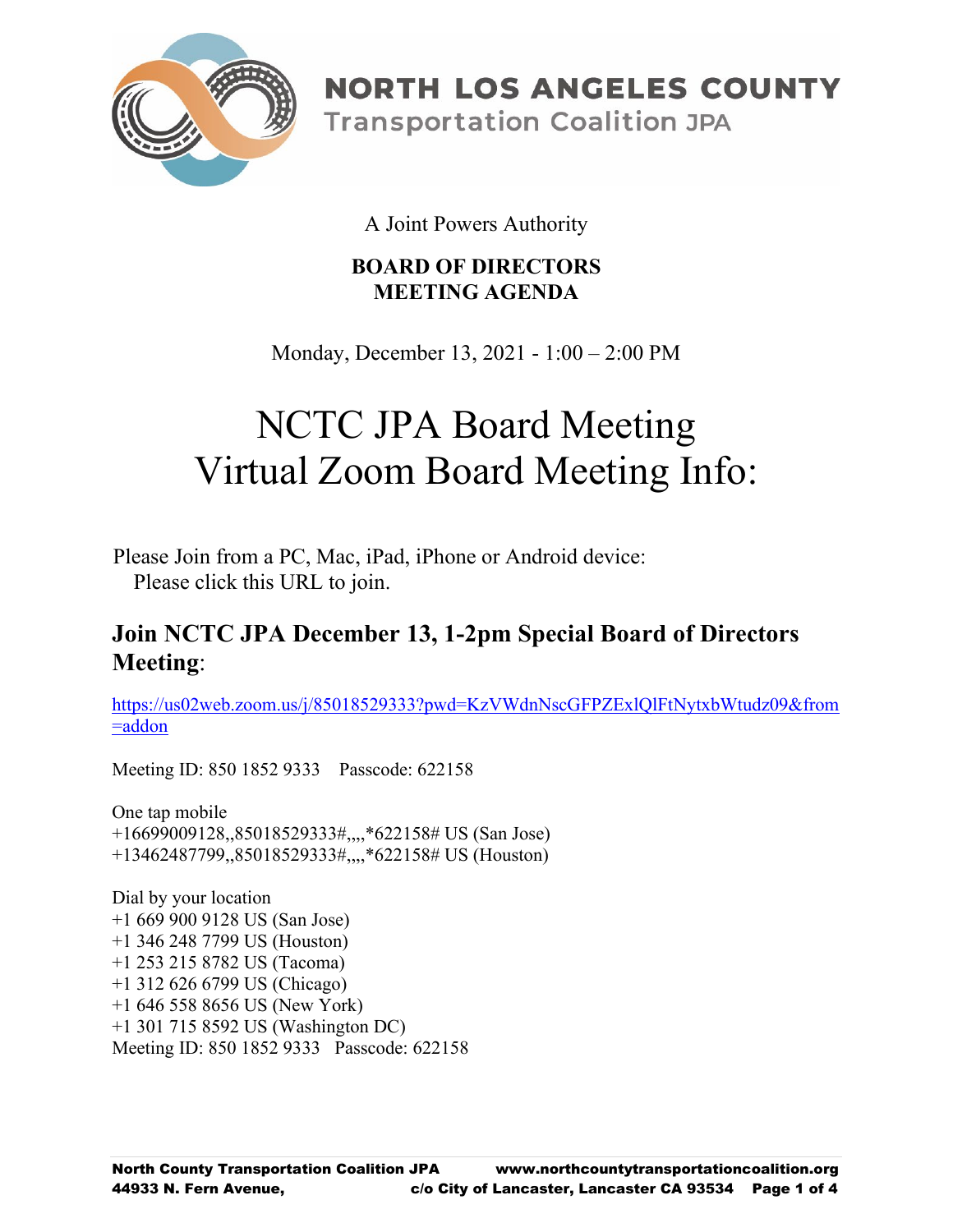

**NORTH LOS ANGELES COUNTY** 

# **Transportation Coalition JPA**

# **NCTC JPA BOARD OF DIRECTORS**

# **BOARD MEMBERS**

Chair, Marsha McLean, Council Member, City of Santa Clarita Vice Chair, Marvin Crist, Vice Mayor, City of Lancaster Jason Gibbs, Council Member, City of Santa Clarita Mike Hennawy, Director of Public Works, City of Santa Clarita Kenneth Mann, Council Member, City of Lancaster Jason Caudle, City Manager, City of Lancaster Kathryn Barger, Supervisor, 5<sup>th</sup> District, County of Los Angeles Mark Pestrella, Director of Public Works, County of Los Angeles Victor Lindenheim, County of Los Angeles Austin Bishop, Council Member, City of Palmdale Laura Bettencourt, Council Member, City of Palmdale Bart Avery, City of Palmdale

#### **EX-OFFICIO BOARD MEMBERS**

Macy Neshati, Antelope Valley Transit Authority Adrian Aguilar, Santa Clarita Transit

# **BOARD MEMBER ALTERNATES**

Dave Perry, County of Los Angeles Juan Carrillo, Council Member, City of Palmdale Raj Malhi, Council Member, City of Lancaster Damon Letz, City of Santa Clarita

# **NCTC JPA STAFF**

Executive Director: Arthur V. Sohikian, AVS Consulting, Inc. Auditor-Controller: Arlene Barrera, County of Los Angeles Legal Counsel: Warren R. Wellen, County of Los Angeles

# **OPEN SESSION**

- **1. CALL TO ORDER –** Marsha McLean, Chair
- **2. ROLL CALL**

# **3. PLEDGE OF ALLEGIANCE**

**4. PUBLIC COMMENTS:** NCTC is conducting business remotely. NCTC is committed to ensuring that our public meetings are accessible to the public to observe and address the meeting and to participate by providing written and oral comment on NCTC matters. Please do not hesitate to reach out to Executive Director Arthur Sohikian at [sohikian@northcountytransportationcoalition.org.](mailto:sohikian@northcountytransportationcoalition.org)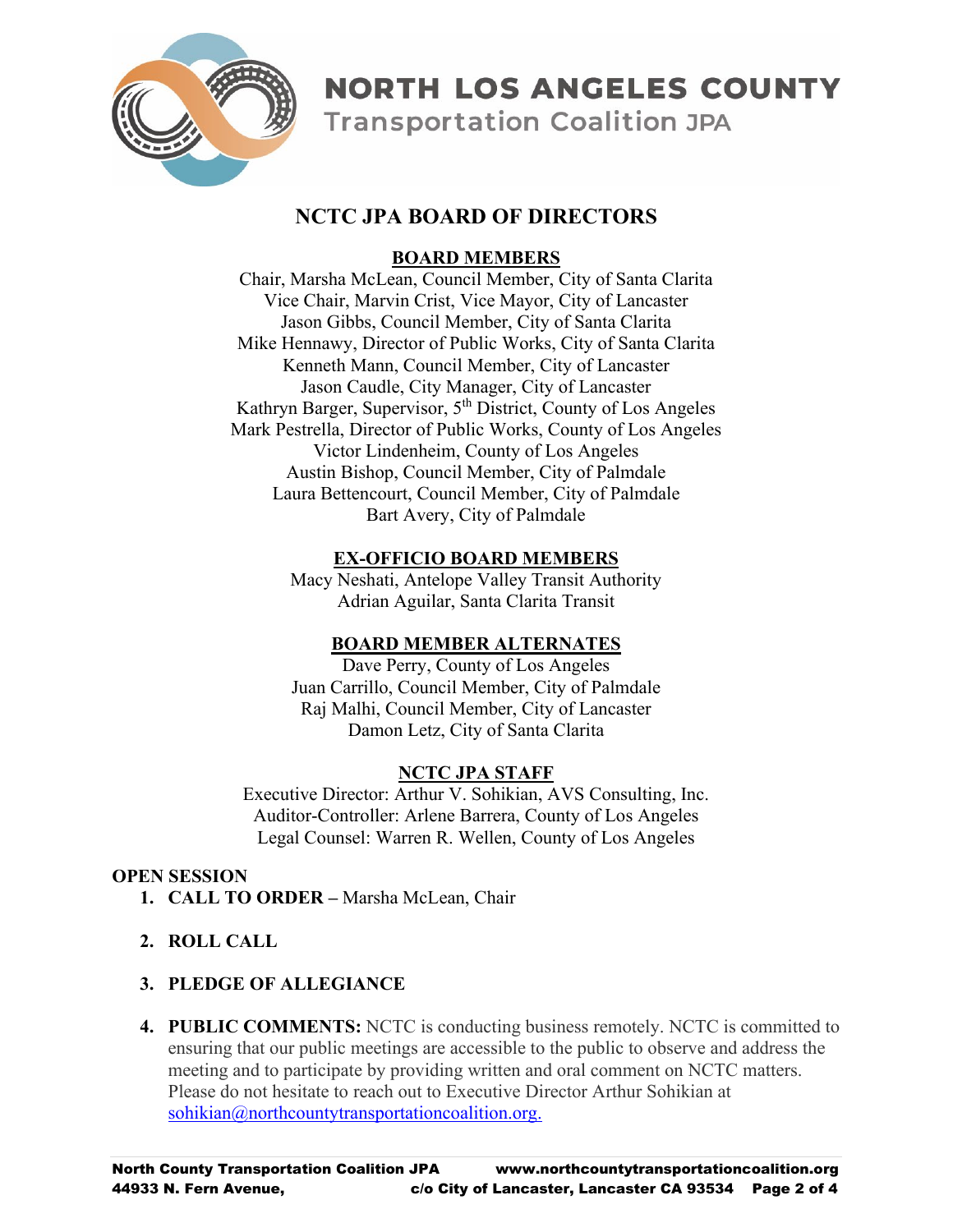

# **NORTH LOS ANGELES COUNTY**

**Transportation Coalition JPA** 

#### **Providing Public Comment**

- a. Public comment for NCTC virtual Board meetings can be provided in several ways.
	- i. Written Comments
		- 1. You are welcome to submit written comments to the NCTC via email. Please send your comment
			- to [sohikian@northcountytransportationcoalition.org](mailto:sohikian@northcountytransportationcoalition.org)
		- 2. In the subject line of your email, indicate the meeting date and the topic of your comment.
	- ii. Oral Comments
		- 1. At the beginning of the meeting and for each agendized item at the public meeting, the NCTC Chair will ask whether there are any requests for public comment.
		- 2. If you want to provide oral comments on a specific agenda item, you will need to ["Raise your hand"](https://support.zoom.us/hc/en-us/articles/205566129-Raise-Hand-In-Webinar) [https://support.zoom.us/hc/en](https://support.zoom.us/hc/en-us/articles/205566129)[us/articles/205566129](https://support.zoom.us/hc/en-us/articles/205566129) during the Zoom meeting. \***If calling into the meeting from a telephone, you can use "Star (\*) 9" to raise/ lower your hand.**
		- 3. Once your hand is raised and it is your turn to speak, the Chair or the meeting facilitator will unmute you, announce your name, and you will be able to make your public comment to the NCTC. \***Depending on how you have called in, you may also need to unmute yourself.**
		- 4. A speaker's time allotment is at the discretion of the Chair. Generally, the NCTC allows 3 minutes per speaker per topic. After your public comment, your hand will be lowered, and you will be placed back on mute.

#### **5. NCTC JPA VIRTUAL/REMOTE BOARD MEETING OPT-IN UNDER AB 361 –** Executive Director**,** Legal Counsel

**Recommended Action:** *Adopt findings and approve December 13, 2021 virtual meeting under AB 361 during Proclaimed State of Emergency with findings as follows:*

- **1.** *There exists a "proclaimed state of emergency", pursuant to the Governor's State of Emergency Declaration, issued on March 4, 2020.*
- **2.** *State and/or local officials have imposed or recommended measures to promote social distancing.*

**Future Meetings –** Discussion and potential setting of special meetings. *If NCTC JPA wishes to consider invoking AB 361 virtual meetings for subsequent meetings:*

*a. The proclaimed state of emergency must remain active; or*

*b. State or local officials have imposed or recommended measures to promote social distancing;*

*AND*